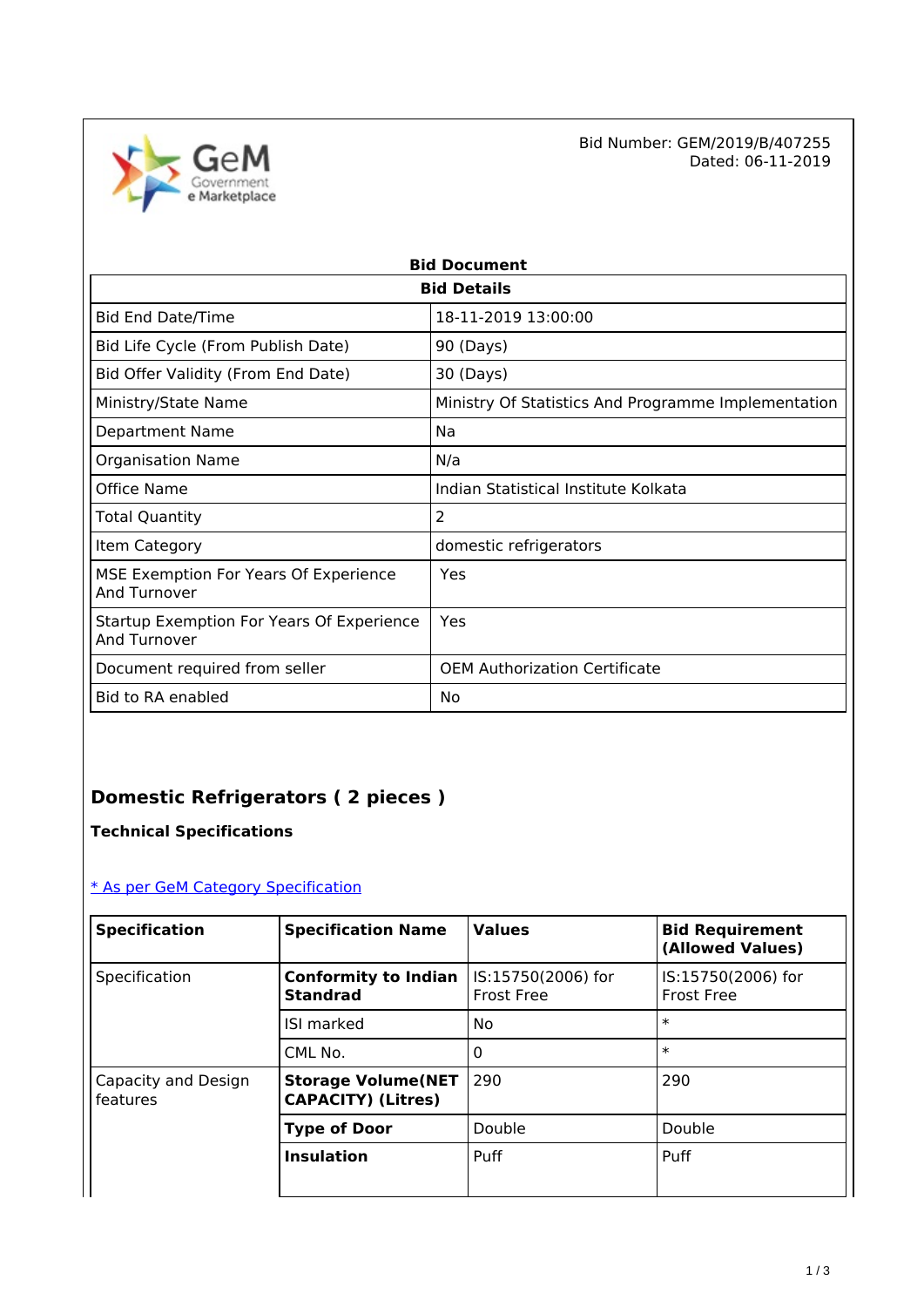|                          | <b>Built in Voltage</b><br>Stabilizer               | Yes                       | $\ast$            |
|--------------------------|-----------------------------------------------------|---------------------------|-------------------|
|                          | <b>Method of</b><br><b>Defrosting</b>               | <b>Frost Free</b>         | <b>Frost Free</b> |
| Performance              | <b>BEE Star Rating as</b><br>on date                | 3                         | 3                 |
|                          | Eco-friendly refrigerant                            | yes                       | $\ast$            |
|                          | Compressor                                          | Power saver<br>Compressor | $\ast$            |
|                          | Voltage Range at 43<br>degree Centigrade<br>(Volts) | 230 (tolerance 10%)       | $\ast$            |
| Material                 | <b>Coil Material</b>                                | Copper (Cu)               | Copper (Cu)       |
| <b>Finish and Colour</b> | <b>Type of Finish</b>                               | Metallic                  | Metallic          |
|                          | Colour                                              | Grey                      | Grey, Silver Grey |

\* Specifications highlighted in bold are the Golden Parameters.

 \* Bidders may note that In respect of non-golden Parameters, the specifications 'Values' chosen by Buyer will generally be preferred over 'Bid requirement ( allowed Values) by the Buyer.

#### **Consignees/Reporting Officer and Quantity**

| S.No. | Consignee/Reporti   Address<br>ng Officer |                                                                                   | Quantity | Delivery Days |
|-------|-------------------------------------------|-----------------------------------------------------------------------------------|----------|---------------|
|       | Saradindu Thakur                          | 700108, Indian Statistical<br>Institute Kolkata 203 B T<br>Road, Kolkata - 700108 |          | 15            |

#### **EMD Detail**

Required No. 2012 No. 2013 No. 2014 No. 2014 No. 2014 No. 2014 No. 2014 No. 2014 No. 2014 No. 2014 No. 2014 No

#### **ePBG Detail**

Required No. 2012 No. 2013 No. 2014 No. 2014 No. 2014 No. 2014 No. 2014 No. 2014 No. 2014 No. 2014 No. 2014 No

#### **Splitting**

Bid splitting not applied.

## **Buyer Specific Additional Terms and Conditions**

- 1.Scope of supply (Bid price to include all cost components) : Supply Installation Testing Commissioning of Goods and Training of operators and providing Statutory Clearances required (if any)
- 2.Dedicated /toll Free Telephone No. for Service Support : BIDDER/OEM must have Dedicated/toll Free Telephone No. for Service Support.
- 3.Escalation Matrix For Service Support : Bidder/OEM must provide Escalation Matrix of